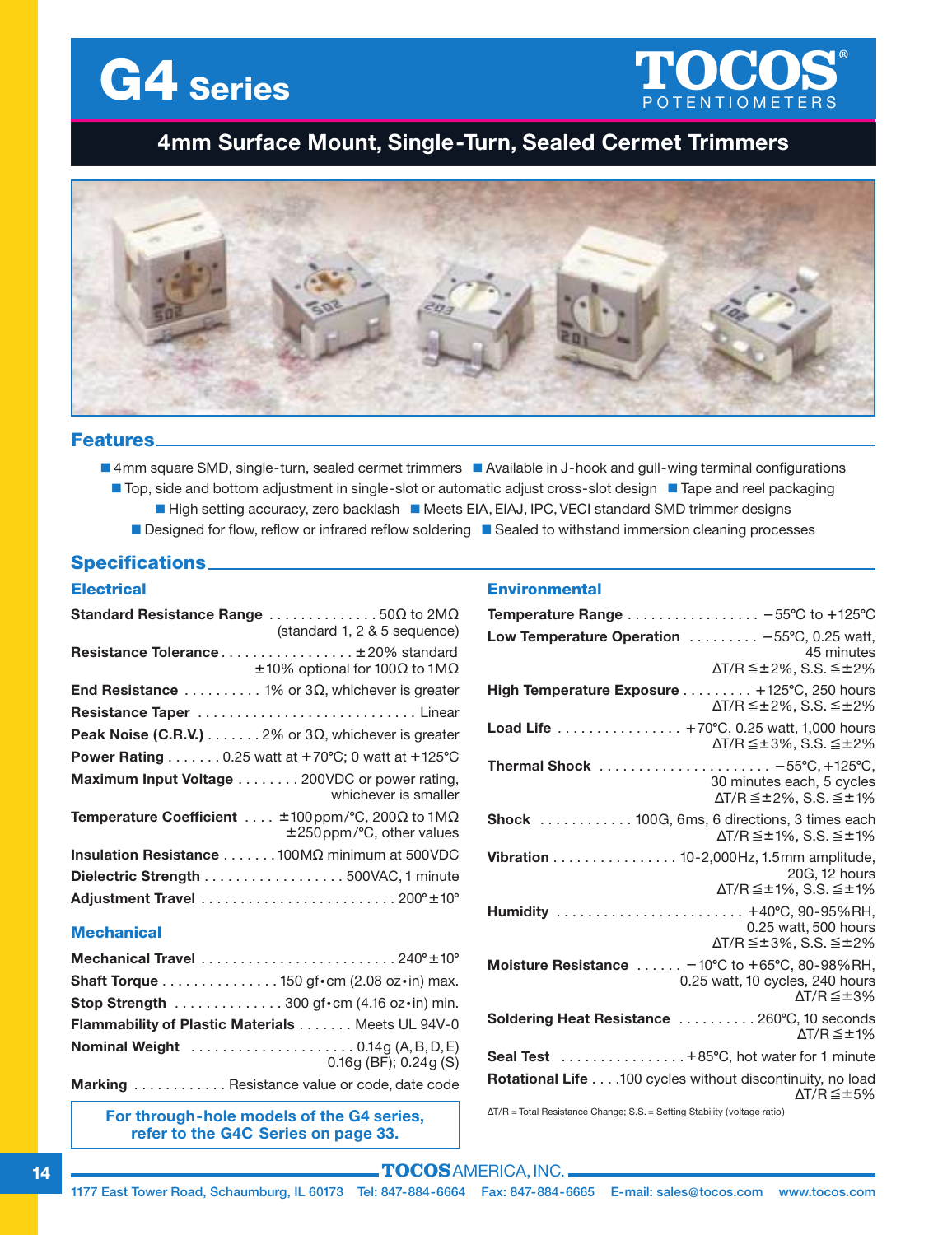

**The D and E reverse markings models have the same parts and are constructed the same as the A and B models respectively. The only difference is the outside markings.**

# **Dimensions**

### **G4A J-Hook, Single-Slot, Top Adjust G41A J-Hook, Cross-Slot, Top Adjust**

Unit: mm





### **G4D Reverse Markings, J-Hook, Single-Slot, Top Adjust**



### **G4S J-Hook, Single-Slot, Side Adjust G41S J-Hook, Cross-Slot, Side Adjust**



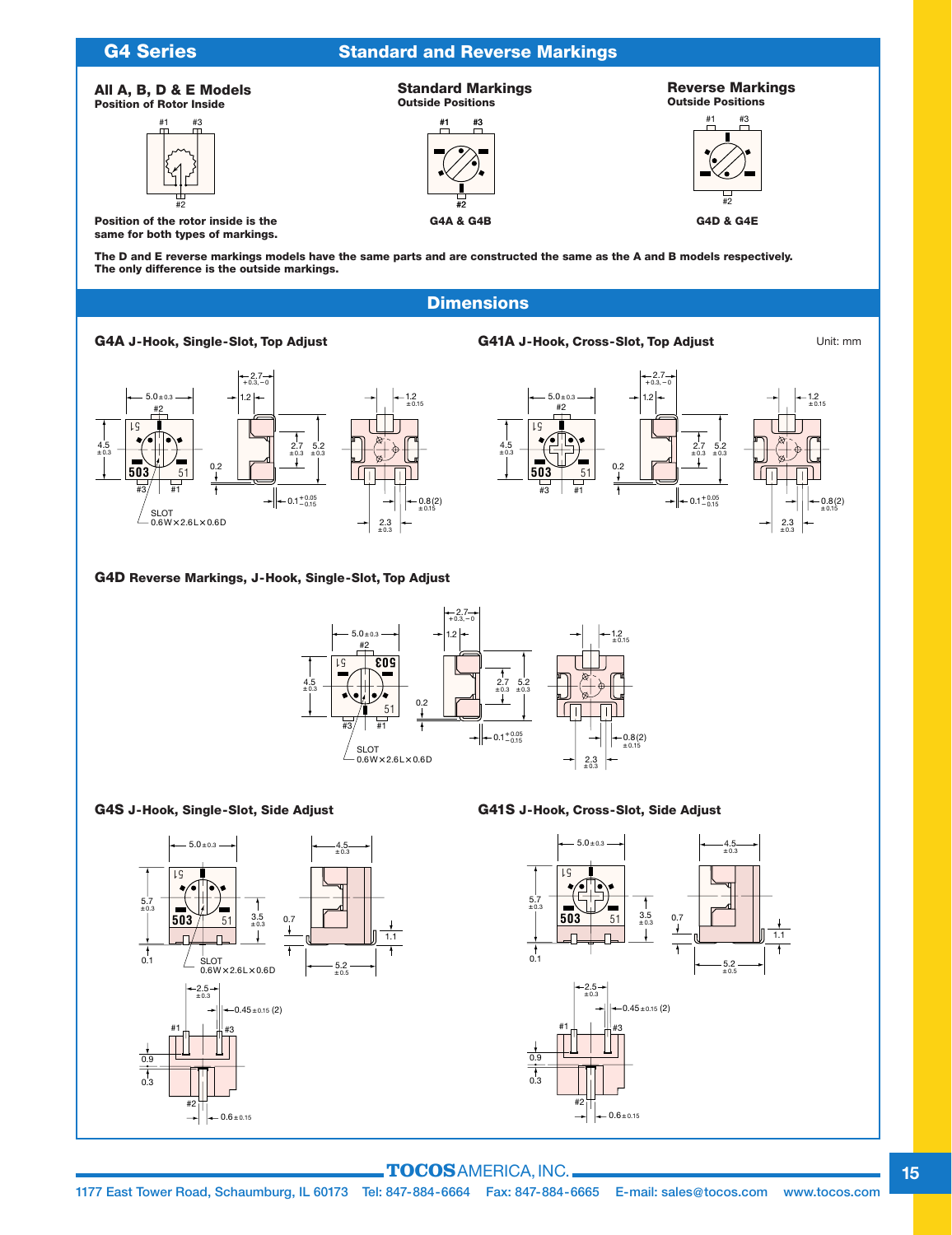## **G4 Series Dimensions**

### **G4B Gull-Wing, Single-Slot, Top Adjust G41B Gull-Wing, Cross-Slot, Top Adjust**





Unit: mm

### **G4E Reverse Markings, Gull-Wing, Single-Slot, Top Adjust**



### **G4BF Gull-Wing, Single-Slot, Bottom Adjust G41BF Gull-Wing, Cross-Slot, Bottom Adjust**





### **Cross-Slot Dimensions Electrical Schematic**



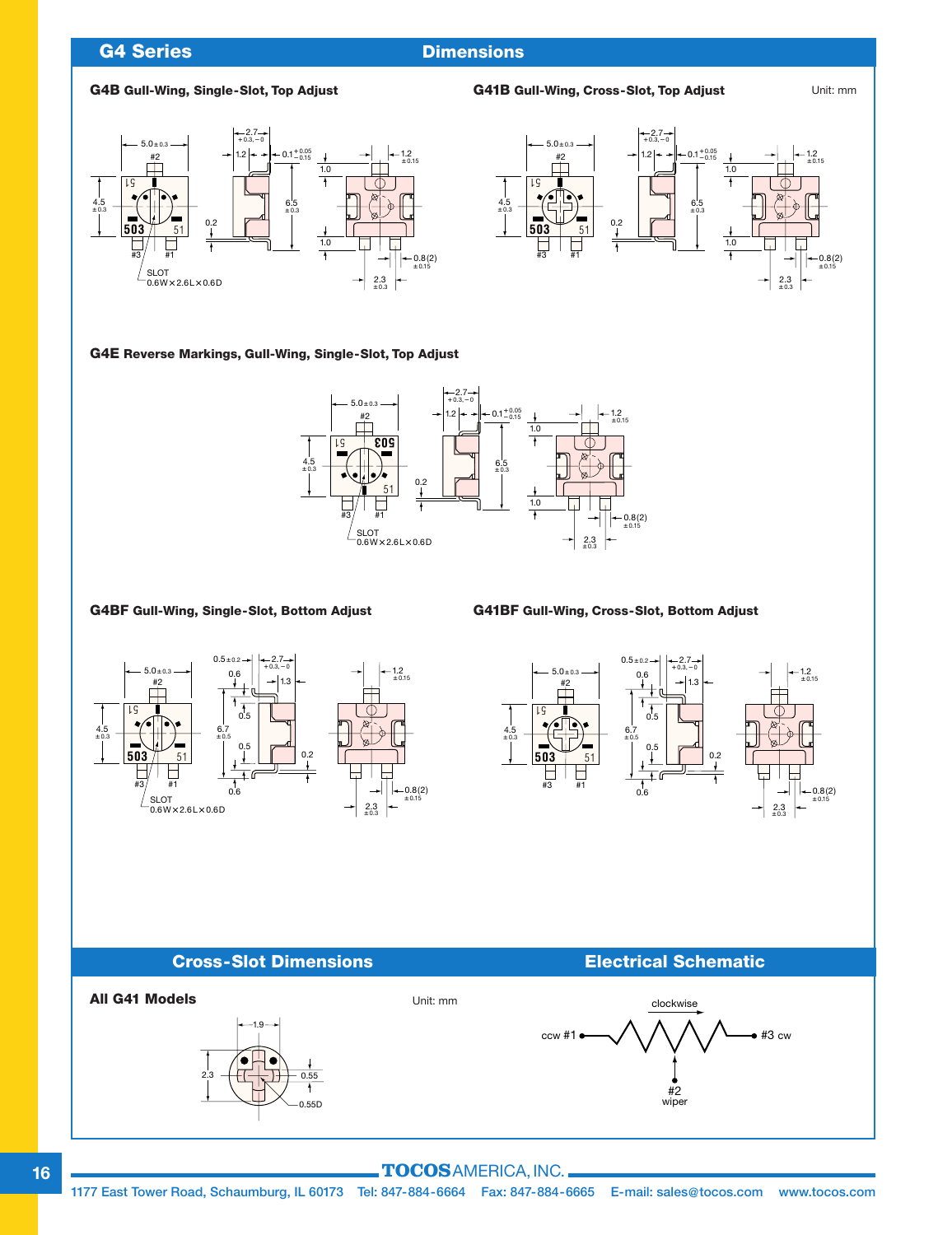# **G4 Series**

## **CA Series Dimensions CA Soldering Guidelines**

### **Recommended Land Patterns**

# **Flow Soldering Method**







**Reflow Soldering Method G4A, G41A, G4D G4B, G41B, G4E G4BF G4S, G41S**









**Recommended Soldering Profiles**



**Flow Soldering Profile Reflow Soldering Profile**



### **TOCOS**AMERICA,INC.

Unit: mm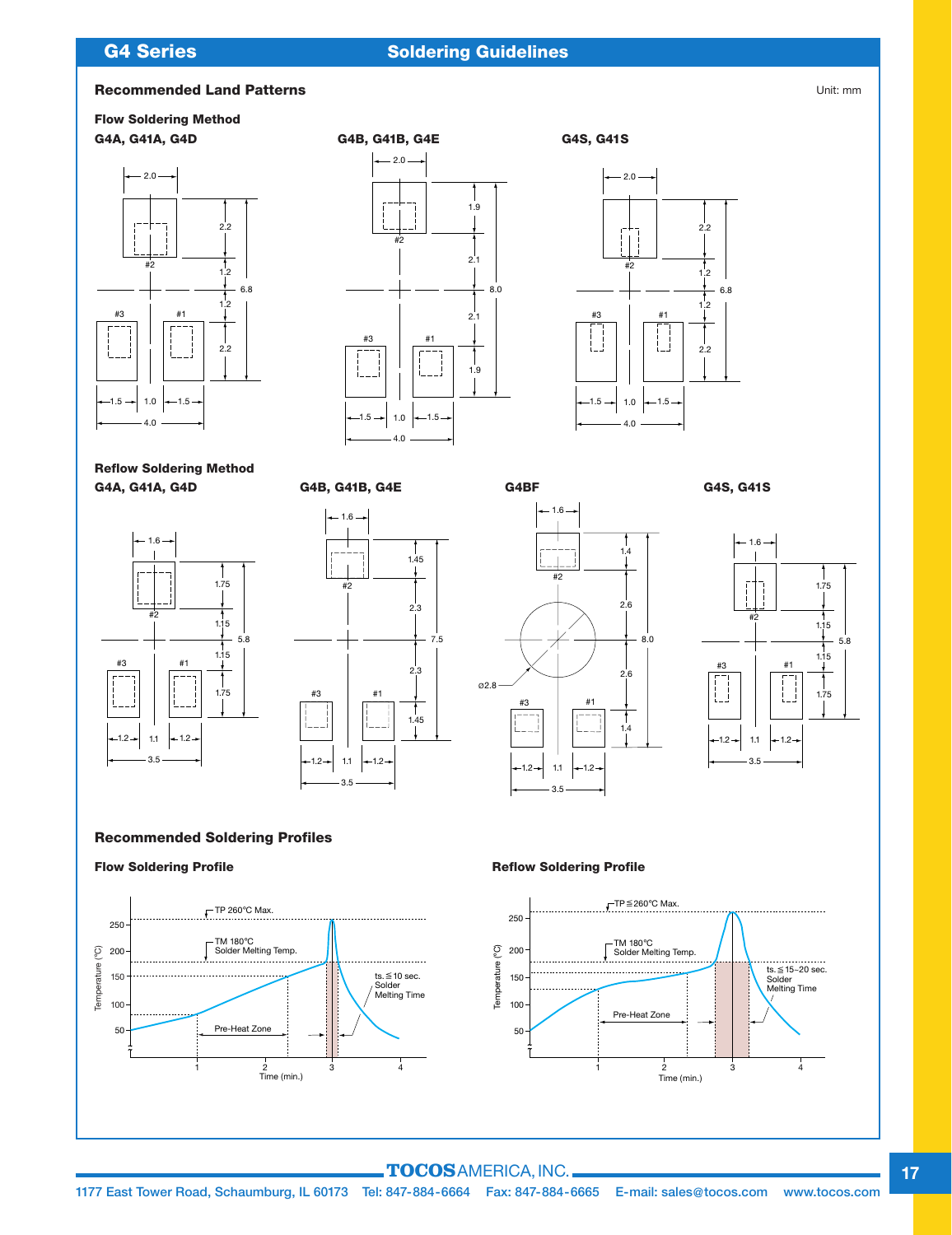# **G4 Series**

# **Tape & Reel Specifications**

### **Embossed Tape Dimensions**

Conforms to EIA-481, JIS-C-0806 and EIAJ-RC-1009B

### **G4AT, G41AT, G4DT, G4BT, G41BT, G4ET**



**G4ST, G41ST**



### **Reel Dimensions**

Conforms to EIA-481, JIS-C-0806 and EIAJ-RC-1009B **G4AT, G41AT, G4DT, G4BT, G41BT, G4ET G4ST, G41ST**



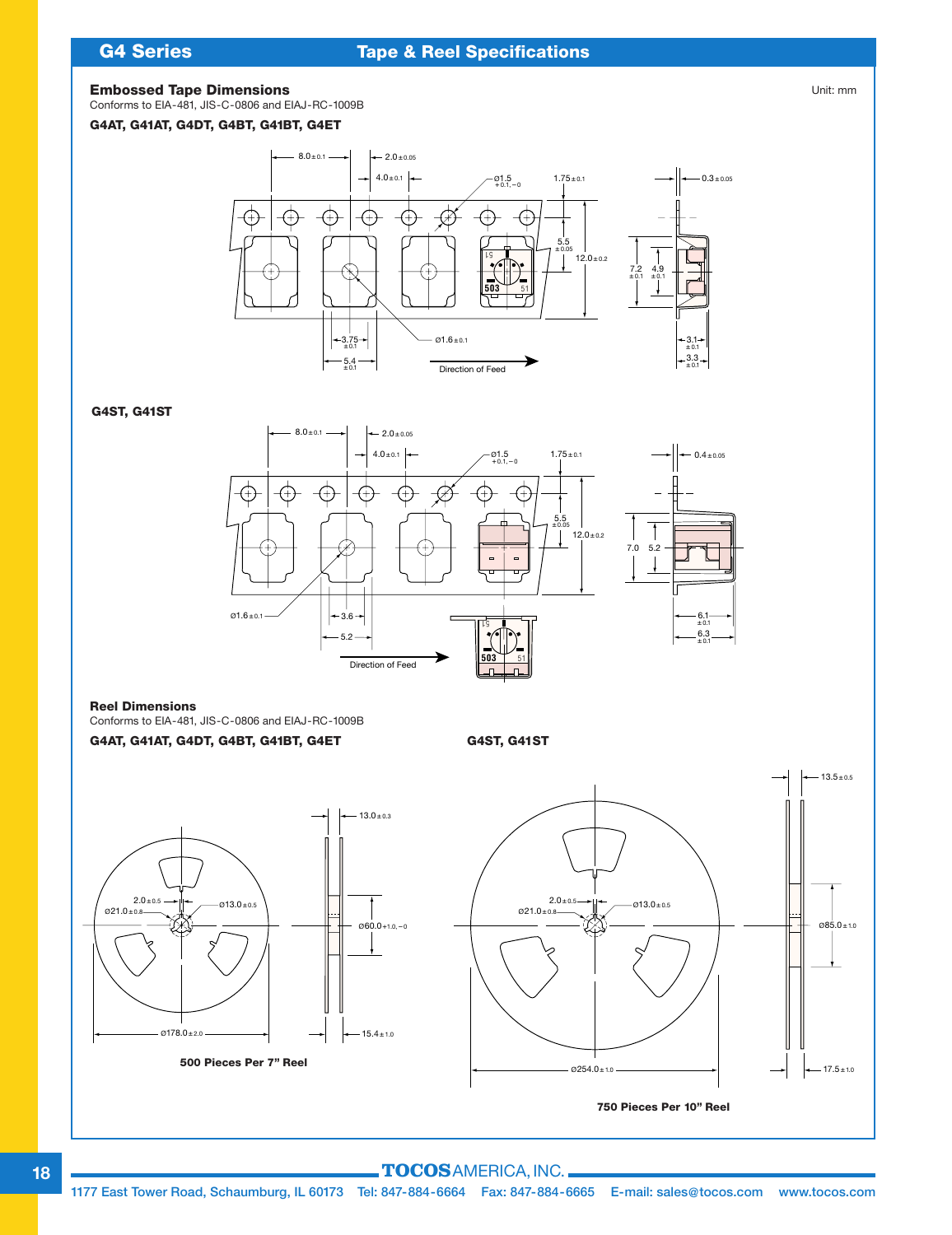**G4 Series**

### **Part Numbering System**





Packaging: T = Tape & Reel; Blank = Bulk.

Terminal Style: A, D, S = J-Hook; B, BF, E = Gull-Wing.

Adjustment Slot: 1 = Cross-Slot Automatic Adjust; Blank = Single-Slot.

TOCOS Series Name.

### **Part Numbers**

| <b>Nominal Resistance</b> |      | Resistance Tolerance $\pm 10\%$ |                            | Resistance Tolerance $\pm 20\%$ |                            |                                       |
|---------------------------|------|---------------------------------|----------------------------|---------------------------------|----------------------------|---------------------------------------|
| Value ( $\Omega$ )        | Code | Catalog No.<br>Tape & Reel      | Catalog No.<br><b>Bulk</b> | Catalog No.<br>Tape & Reel      | Catalog No.<br><b>Bulk</b> | <b>Potentiometer</b><br><b>Styles</b> |

### **G4A J-Hook, Single-Slot, Top Adjust**

| 50        | 500 |              |             | G4AT B 500 M | G4A B 500 M |                  |
|-----------|-----|--------------|-------------|--------------|-------------|------------------|
| 100       | 101 | G4AT B 101 K | G4A B 101 K | G4AT B 101 M | G4A B 101 M |                  |
| 200       | 201 | G4AT B 201 K | G4A B 201 K | G4AT B 201 M | G4A B 201 M |                  |
| 500       | 501 | G4AT B 501 K | G4A B 501 K | G4AT B 501 M | G4A B 501 M |                  |
| 1,000     | 102 | G4AT B 102 K | G4A B 102 K | G4AT B 102 M | G4A B 102 M |                  |
| 2,000     | 202 | G4AT B 202 K | G4A B 202 K | G4AT B 202 M | G4A B 202 M |                  |
| 5,000     | 502 | G4AT B 502 K | G4A B 502 K | G4AT B 502 M | G4A B 502 M |                  |
| 10,000    | 103 | G4AT B 103 K | G4A B 103 K | G4AT B 103 M | G4A B 103 M |                  |
| 20,000    | 203 | G4AT B 203 K | G4A B 203 K | G4AT B 203 M | G4A B 203 M |                  |
| 50,000    | 503 | G4AT B 503 K | G4A B 503 K | G4AT B 503 M | G4A B 503 M |                  |
| 100,000   | 104 | G4AT B 104 K | G4A B 104 K | G4AT B 104 M | G4A B 104 M |                  |
| 200,000   | 204 | G4AT B 204 K | G4A B 204 K | G4AT B 204 M | G4A B 204 M |                  |
| 500,000   | 504 | G4AT B 504 K | G4A B 504 K | G4AT B 504 M | G4A B 504 M |                  |
| 1,000,000 | 105 | G4AT B 105 K | G4A B 105 K | G4AT B 105 M | G4A B 105 M |                  |
| 2,000,000 | 205 |              |             | G4AT B 205 M | G4A B 205 M | G <sub>4</sub> A |

### **G41A J-Hook, Cross-Slot, Automatic Top Adjust**

| 50        | 500 |               |              | G41AT B 500 M | G41A B 500 M |             |
|-----------|-----|---------------|--------------|---------------|--------------|-------------|
| 100       | 101 | G41AT B 101 K | G41A B 101 K | G41AT B 101 M | G41A B 101 M |             |
| 200       | 201 | G41AT B 201 K | G41A B 201 K | G41AT B 201 M | G41A B 201 M |             |
| 500       | 501 | G41AT B 501 K | G41A B 501 K | G41AT B 501 M | G41A B 501 M |             |
| 1,000     | 102 | G41AT B 102 K | G41A B 102 K | G41AT B 102 M | G41A B 102 M |             |
| 2,000     | 202 | G41AT B 202 K | G41A B 202 K | G41AT B 202 M | G41A B 202 M |             |
| 5,000     | 502 | G41AT B 502 K | G41A B 502 K | G41AT B 502 M | G41A B 502 M |             |
| 10,000    | 103 | G41AT B 103 K | G41A B 103 K | G41AT B 103 M | G41A B 103 M |             |
| 20,000    | 203 | G41AT B 203 K | G41A B 203 K | G41AT B 203 M | G41A B 203 M |             |
| 50,000    | 503 | G41AT B 503 K | G41A B 503 K | G41AT B 503 M | G41A B 503 M |             |
| 100,000   | 104 | G41AT B 104 K | G41A B 104 K | G41AT B 104 M | G41A B 104 M |             |
| 200,000   | 204 | G41AT B 204 K | G41A B 204 K | G41AT B 204 M | G41A B 204 M |             |
| 500,000   | 504 | G41AT B 504 K | G41A B 504 K | G41AT B 504 M | G41A B 504 M |             |
| 1,000,000 | 105 | G41AT B 105 K | G41A B 105 K | G41AT B 105 M | G41A B 105 M |             |
| 2,000,000 | 205 |               |              | G41AT B 205 M | G41A B 205 M | <b>G41A</b> |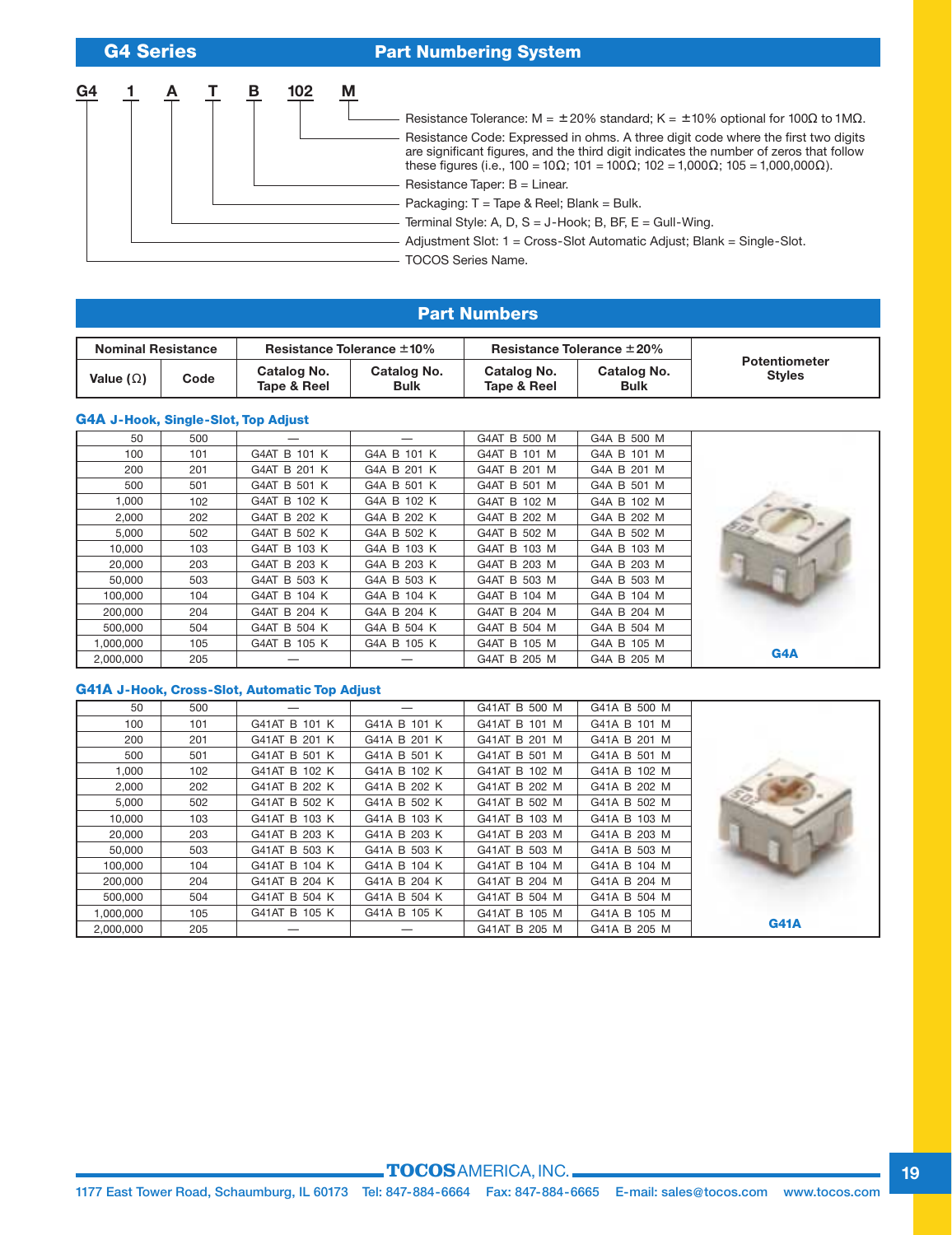| <b>G4 Series</b>          |      | <b>Part Numbers</b>        |                            |                                 |                            |                                       |  |
|---------------------------|------|----------------------------|----------------------------|---------------------------------|----------------------------|---------------------------------------|--|
| <b>Nominal Resistance</b> |      | Resistance Tolerance ±10%  |                            | Resistance Tolerance $\pm 20\%$ |                            |                                       |  |
| Value ( $\Omega$ )        | Code | Catalog No.<br>Tape & Reel | Catalog No.<br><b>Bulk</b> | Catalog No.<br>Tape & Reel      | Catalog No.<br><b>Bulk</b> | <b>Potentiometer</b><br><b>Styles</b> |  |

### **G4D Reverse Markings, J-Hook, Single-Slot, Top Adjust**

|     | G4D B 500 M | G4DT B 500 M |             |              | 500 | 50        |
|-----|-------------|--------------|-------------|--------------|-----|-----------|
|     | G4D B 101 M | G4DT B 101 M | G4D B 101 K | G4DT B 101 K | 101 | 100       |
|     | G4D B 201 M | G4DT B 201 M | G4D B 201 K | G4DT B 201 K | 201 | 200       |
|     | G4D B 501 M | G4DT B 501 M | G4D B 501 K | G4DT B 501 K | 501 | 500       |
|     | G4D B 102 M | G4DT B 102 M | G4D B 102 K | G4DT B 102 K | 102 | 1.000     |
|     | G4D B 202 M | G4DT B 202 M | G4D B 202 K | G4DT B 202 K | 202 | 2,000     |
|     | G4D B 502 M | G4DT B 502 M | G4D B 502 K | G4DT B 502 K | 502 | 5,000     |
|     | G4D B 103 M | G4DT B 103 M | G4D B 103 K | G4DT B 103 K | 103 | 10,000    |
|     | G4D B 203 M | G4DT B 203 M | G4D B 203 K | G4DT B 203 K | 203 | 20,000    |
|     | G4D B 503 M | G4DT B 503 M | G4D B 503 K | G4DT B 503 K | 503 | 50,000    |
|     | G4D B 104 M | G4DT B 104 M | G4D B 104 K | G4DT B 104 K | 104 | 100.000   |
|     | G4D B 204 M | G4DT B 204 M | G4D B 204 K | G4DT B 204 K | 204 | 200,000   |
|     | G4D B 504 M | G4DT B 504 M | G4D B 504 K | G4DT B 504 K | 504 | 500.000   |
|     | G4D B 105 M | G4DT B 105 M | G4D B 105 K | G4DT B 105 K | 105 | 1,000,000 |
| G4D | G4D B 205 M | G4DT B 205 M |             |              | 205 | 2.000.000 |

### **G4B Gull-Wing, Single-Slot, Top Adjust**

| 50        | 500 |              |             | G4BT B 500 M | G4B B 500 M |     |
|-----------|-----|--------------|-------------|--------------|-------------|-----|
| 100       | 101 | G4BT B 101 K | G4B B 101 K | G4BT B 101 M | G4B B 101 M |     |
| 200       | 201 | G4BT B 201 K | G4B B 201 K | G4BT B 201 M | G4B B 201 M |     |
| 500       | 501 | G4BT B 501 K | G4B B 501 K | G4BT B 501 M | G4B B 501 M |     |
| 1.000     | 102 | G4BT B 102 K | G4B B 102 K | G4BT B 102 M | G4B B 102 M |     |
| 2,000     | 202 | G4BT B 202 K | G4B B 202 K | G4BT B 202 M | G4B B 202 M |     |
| 5,000     | 502 | G4BT B 502 K | G4B B 502 K | G4BT B 502 M | G4B B 502 M |     |
| 10,000    | 103 | G4BT B 103 K | G4B B 103 K | G4BT B 103 M | G4B B 103 M |     |
| 20,000    | 203 | G4BT B 203 K | G4B B 203 K | G4BT B 203 M | G4B B 203 M |     |
| 50,000    | 503 | G4BT B 503 K | G4B B 503 K | G4BT B 503 M | G4B B 503 M |     |
| 100,000   | 104 | G4BT B 104 K | G4B B 104 K | G4BT B 104 M | G4B B 104 M |     |
| 200,000   | 204 | G4BT B 204 K | G4B B 204 K | G4BT B 204 M | G4B B 204 M |     |
| 500,000   | 504 | G4BT B 504 K | G4B B 504 K | G4BT B 504 M | G4B B 504 M |     |
| 1,000,000 | 105 | G4BT B 105 K | G4B B 105 K | G4BT B 105 M | G4B B 105 M |     |
| 2,000,000 | 205 |              |             | G4BT B 205 M | G4B B 205 M | GAB |

### **G41B Gull-Wing, Cross-Slot, Automatic Top Adjust**

| 50        | 500 |               |              | G41BT B 500 M | G41B B 500 M |             |
|-----------|-----|---------------|--------------|---------------|--------------|-------------|
| 100       | 101 | G41BT B 101 K | G41B B 101 K | G41BT B 101 M | G41B B 101 M |             |
| 200       | 201 | G41BT B 201 K | G41B B 201 K | G41BT B 201 M | G41B B 201 M |             |
| 500       | 501 | G41BT B 501 K | G41B B 501 K | G41BT B 501 M | G41B B 501 M |             |
| 1,000     | 102 | G41BT B 102 K | G41B B 102 K | G41BT B 102 M | G41B B 102 M |             |
| 2,000     | 202 | G41BT B 202 K | G41B B 202 K | G41BT B 202 M | G41B B 202 M |             |
| 5,000     | 502 | G41BT B 502 K | G41B B 502 K | G41BT B 502 M | G41B B 502 M |             |
| 10,000    | 103 | G41BT B 103 K | G41B B 103 K | G41BT B 103 M | G41B B 103 M |             |
| 20,000    | 203 | G41BT B 203 K | G41B B 203 K | G41BT B 203 M | G41B B 203 M |             |
| 50,000    | 503 | G41BT B 503 K | G41B B 503 K | G41BT B 503 M | G41B B 503 M |             |
| 100.000   | 104 | G41BT B 104 K | G41B B 104 K | G41BT B 104 M | G41B B 104 M |             |
| 200,000   | 204 | G41BT B 204 K | G41B B 204 K | G41BT B 204 M | G41B B 204 M |             |
| 500,000   | 504 | G41BT B 504 K | G41B B 504 K | G41BT B 504 M | G41B B 504 M |             |
| 1,000,000 | 105 | G41BT B 105 K | G41B B 105 K | G41BT B 105 M | G41B B 105 M |             |
| 2,000,000 | 205 |               |              | G41BT B 205 M | G41B B 205 M | <b>G41B</b> |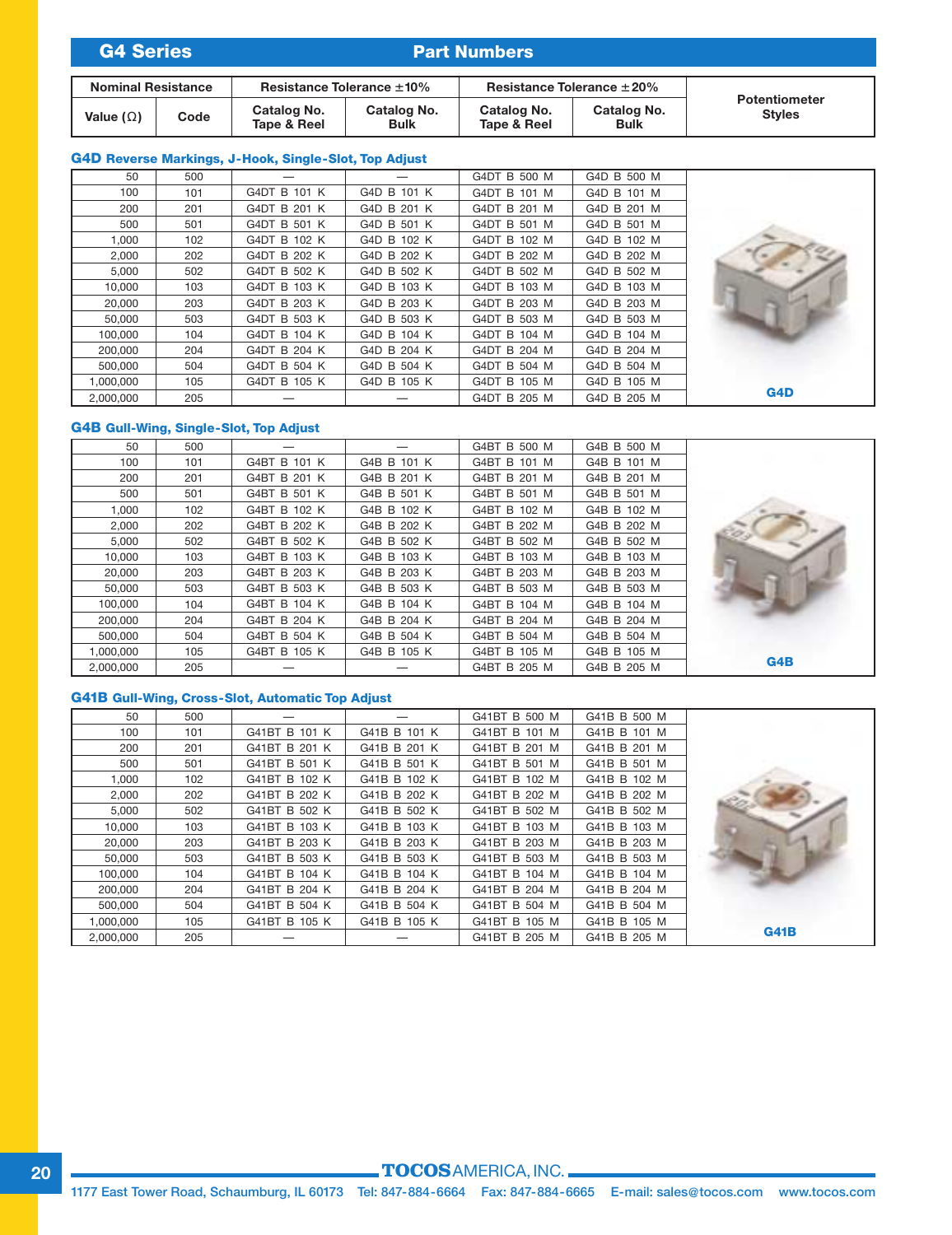| <b>G4 Series</b>          |      | <b>Part Numbers</b>             |                            |                                 |                            |                                       |
|---------------------------|------|---------------------------------|----------------------------|---------------------------------|----------------------------|---------------------------------------|
| <b>Nominal Resistance</b> |      | Resistance Tolerance $\pm 10\%$ |                            | Resistance Tolerance $\pm 20\%$ |                            |                                       |
| Value ( $\Omega$ )        | Code | Catalog No.<br>Tape & Reel      | Catalog No.<br><b>Bulk</b> | Catalog No.<br>Tape & Reel      | Catalog No.<br><b>Bulk</b> | <b>Potentiometer</b><br><b>Styles</b> |

### **G4E Reverse Markings, Gull-Wing, Single-Slot, Top Adjust**

|     | G4E B 500 M | G4ET B 500 M |             |              | 500 | 50        |
|-----|-------------|--------------|-------------|--------------|-----|-----------|
|     | G4E B 101 M | G4ET B 101 M | G4E B 101 K | G4ET B 101 K | 101 | 100       |
|     | G4E B 201 M | G4ET B 201 M | G4E B 201 K | G4ET B 201 K | 201 | 200       |
|     | G4E B 501 M | G4ET B 501 M | G4E B 501 K | G4ET B 501 K | 501 | 500       |
|     | G4E B 102 M | G4ET B 102 M | G4E B 102 K | G4ET B 102 K | 102 | 1,000     |
|     | G4E B 202 M | G4ET B 202 M | G4E B 202 K | G4ET B 202 K | 202 | 2,000     |
|     | G4E B 502 M | G4ET B 502 M | G4E B 502 K | G4ET B 502 K | 502 | 5,000     |
|     | G4E B 103 M | G4ET B 103 M | G4E B 103 K | G4ET B 103 K | 103 | 10,000    |
|     | G4E B 203 M | G4ET B 203 M | G4E B 203 K | G4ET B 203 K | 203 | 20,000    |
|     | G4E B 503 M | G4ET B 503 M | G4E B 503 K | G4ET B 503 K | 503 | 50.000    |
|     | G4E B 104 M | G4ET B 104 M | G4E B 104 K | G4ET B 104 K | 104 | 100,000   |
|     | G4E B 204 M | G4ET B 204 M | G4E B 204 K | G4ET B 204 K | 204 | 200,000   |
|     | G4E B 504 M | G4ET B 504 M | G4E B 504 K | G4ET B 504 K | 504 | 500,000   |
|     | G4E B 105 M | G4ET B 105 M | G4E B 105 K | G4ET B 105 K | 105 | 1,000,000 |
| G4E | G4E B 205 M | G4ET B 205 M |             |              | 205 | 2,000,000 |

### **G4S J-Hook, Single-Slot, Side Adjust**

| 50        | 500 |              |             | G4ST B 500 M | G4S B 500 M |                  |
|-----------|-----|--------------|-------------|--------------|-------------|------------------|
| 100       | 101 | G4ST B 101 K | G4S B 101 K | G4ST B 101 M | G4S B 101 M |                  |
| 200       | 201 | G4ST B 201 K | G4S B 201 K | G4ST B 201 M | G4S B 201 M |                  |
| 500       | 501 | G4ST B 501 K | G4S B 501 K | G4ST B 501 M | G4S B 501 M |                  |
| 1.000     | 102 | G4ST B 102 K | G4S B 102 K | G4ST B 102 M | G4S B 102 M |                  |
| 2,000     | 202 | G4ST B 202 K | G4S B 202 K | G4ST B 202 M | G4S B 202 M |                  |
| 5,000     | 502 | G4ST B 502 K | G4S B 502 K | G4ST B 502 M | G4S B 502 M |                  |
| 10,000    | 103 | G4ST B 103 K | G4S B 103 K | G4ST B 103 M | G4S B 103 M |                  |
| 20,000    | 203 | G4ST B 203 K | G4S B 203 K | G4ST B 203 M | G4S B 203 M |                  |
| 50,000    | 503 | G4ST B 503 K | G4S B 503 K | G4ST B 503 M | G4S B 503 M | ₹D               |
| 100.000   | 104 | G4ST B 104 K | G4S B 104 K | G4ST B 104 M | G4S B 104 M |                  |
| 200,000   | 204 | G4ST B 204 K | G4S B 204 K | G4ST B 204 M | G4S B 204 M |                  |
| 500,000   | 504 | G4ST B 504 K | G4S B 504 K | G4ST B 504 M | G4S B 504 M |                  |
| 1,000,000 | 105 | G4ST B 105 K | G4S B 105 K | G4ST B 105 M | G4S B 105 M |                  |
| 2,000,000 | 205 |              |             | G4ST B 205 M | G4S B 205 M | G <sub>4</sub> S |

### **G41S J-Hook, Cross-Slot, Automatic Side Adjust**

| 50        | 500 |               |              | G41ST B 500 M | G41S B 500 M |             |
|-----------|-----|---------------|--------------|---------------|--------------|-------------|
| 100       | 101 | G41ST B 101 K | G41S B 101 K | G41ST B 101 M | G41S B 101 M |             |
| 200       | 201 | G41ST B 201 K | G41S B 201 K | G41ST B 201 M | G41S B 201 M |             |
| 500       | 501 | G41ST B 501 K | G41S B 501 K | G41ST B 501 M | G41S B 501 M |             |
| 1.000     | 102 | G41ST B 102 K | G41S B 102 K | G41ST B 102 M | G41S B 102 M |             |
| 2,000     | 202 | G41ST B 202 K | G41S B 202 K | G41ST B 202 M | G41S B 202 M |             |
| 5,000     | 502 | G41ST B 502 K | G41S B 502 K | G41ST B 502 M | G41S B 502 M |             |
| 10,000    | 103 | G41ST B 103 K | G41S B 103 K | G41ST B 103 M | G41S B 103 M |             |
| 20,000    | 203 | G41ST B 203 K | G41S B 203 K | G41ST B 203 M | G41S B 203 M |             |
| 50,000    | 503 | G41ST B 503 K | G41S B 503 K | G41ST B 503 M | G41S B 503 M |             |
| 100.000   | 104 | G41ST B 104 K | G41S B 104 K | G41ST B 104 M | G41S B 104 M |             |
| 200,000   | 204 | G41ST B 204 K | G41S B 204 K | G41ST B 204 M | G41S B 204 M |             |
| 500,000   | 504 | G41ST B 504 K | G41S B 504 K | G41ST B 504 M | G41S B 504 M |             |
| 1,000,000 | 105 | G41ST B 105 K | G41S B 105 K | G41ST B 105 M | G41S B 105 M |             |
| 2,000,000 | 205 |               |              | G41ST B 205 M | G41S B 205 M | <b>G41S</b> |